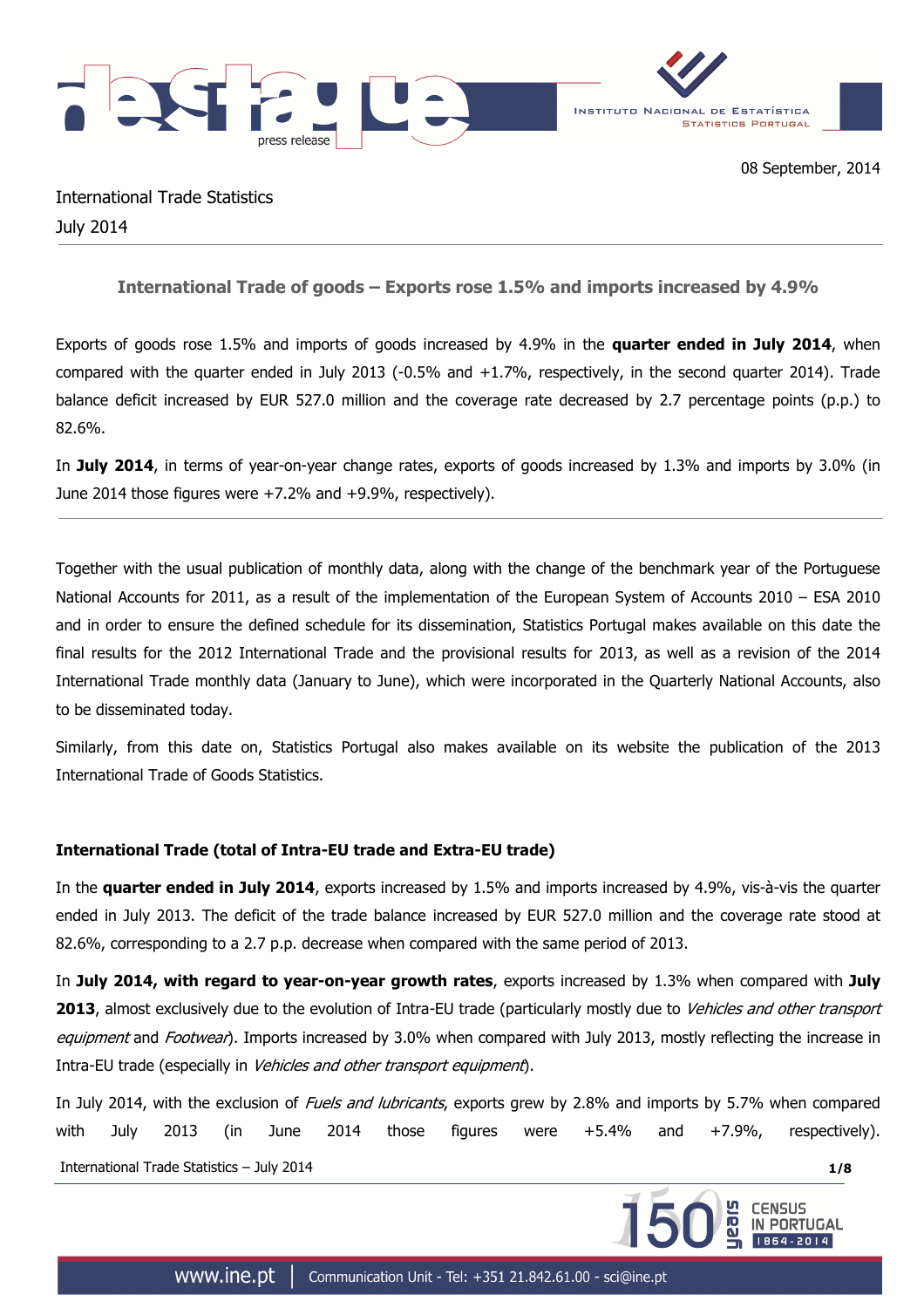

**In terms of month-to-month growth rates**, in **July 2014**, exports increased by 5.2% vis-à-vis **June 2014**, essentially due to the evolution of Intra-EU trade (mainly due to Footwear, Vehicles and other transport equipment and Clothing). Imports increased by 6.4%, mostly due to the increase in Intra-EU trade (spread to almost all groups of products, but with the emphasis on *Chemical products, Machinery and mechanical appliances* and *Clothing*).

| PRELIMINARY GLOBAL DATA        |            |                                   |               |  |  |  |  |  |  |
|--------------------------------|------------|-----------------------------------|---------------|--|--|--|--|--|--|
| <b>GLOBAL DATA</b>             | € Million  | <b>GROWTH</b><br><b>RATE</b>      |               |  |  |  |  |  |  |
|                                |            | MAY 13 to JUL 13 MAY 14 to JUL 14 | $\frac{0}{0}$ |  |  |  |  |  |  |
| <b>INTERNATIONAL</b>           |            |                                   |               |  |  |  |  |  |  |
| Exports (FOB)                  | 12 547.2   | 12 736.5                          | 1.5           |  |  |  |  |  |  |
| Imports (CIF)                  | 14 702.3   | 15 418.5                          | 4.9           |  |  |  |  |  |  |
| <b>Trade Balance</b>           | $-2$ 155.0 | $-2682.0$                         |               |  |  |  |  |  |  |
| Coverage rate (%)              | 85.3       | 82.6                              |               |  |  |  |  |  |  |
| <b>INTRA-EU</b>                |            |                                   |               |  |  |  |  |  |  |
| Exports (FOB)                  | 8 8 6 6.9  | 9 0 9 6.0                         | 2.6           |  |  |  |  |  |  |
| Imports (CIF)                  | 10 594.2   | 11 128.7                          | 5.0           |  |  |  |  |  |  |
| <b>Trade Balance</b>           | $-1727.3$  | $-2032.6$                         |               |  |  |  |  |  |  |
| Coverage rate (%)              | 83.7       | 81.7                              |               |  |  |  |  |  |  |
| <b>EURO ZONE</b>               |            |                                   |               |  |  |  |  |  |  |
| Exports (FOB)                  | 7 545.6    | 7 634.4                           | 1.2           |  |  |  |  |  |  |
| Imports (CIF)                  | 9 636.0    | 10 096.0                          | 4.8           |  |  |  |  |  |  |
| <b>Trade Balance</b>           | $-2090.5$  | $-2461.6$                         |               |  |  |  |  |  |  |
| Coverage rate (%)              | 78.3       | 75.6                              |               |  |  |  |  |  |  |
| <b>EXTRA-EU</b>                |            |                                   |               |  |  |  |  |  |  |
| Exports (FOB)                  | 3 680.3    | 3 640.5                           | $-1.1$        |  |  |  |  |  |  |
| Imports (CIF)                  | 4 108.1    | 4 2 8 9.8                         | 4.4           |  |  |  |  |  |  |
| <b>Trade Balance</b>           | $-427.8$   | $-649.3$                          |               |  |  |  |  |  |  |
| Coverage rate (%)              | 89.6       | 84.9                              |               |  |  |  |  |  |  |
| EXCLUDING FUELS AND LUBRICANTS |            |                                   |               |  |  |  |  |  |  |
| Exports (FOB)                  | 3 082.0    | 3 087.1                           | 0.2           |  |  |  |  |  |  |
| Imports (CIF)                  | 1829.0     | 2 001.8                           | 9.4           |  |  |  |  |  |  |
| Trade Balance                  | 1 253.0    | 1 085.3                           |               |  |  |  |  |  |  |
| Coverage rate (%)              | 168.5      | 154.2                             |               |  |  |  |  |  |  |

### **Intra-EU trade**

In the **quarter ended in July 2014**, Intra-EU exports increased by 2.6% and Intra-UE imports by 5.0%, **vis-à-vis the quarter ended in July 2013**, which corresponded to a 81.7% coverage rate and a deficit of EUR 2 032.6 million.

In **July 2014**, Intra-EU exports increased by 1.7% **vis-à-vis July 2013**, mainly reflecting the evolution of Vehicles and other transport equipment (mostly Passenger motor cars) and Footwear (namely Footwear with outer soles of rubber, plastics, leather or composition leather and uppers of leather). Intra-EU imports grew by 3.4%, mostly due to Vehicles and other transport equipment (mostly Passenger motor cars and Aeroplanes and other powered aircraft).

International Trade Statistics – July 2014 **2/8**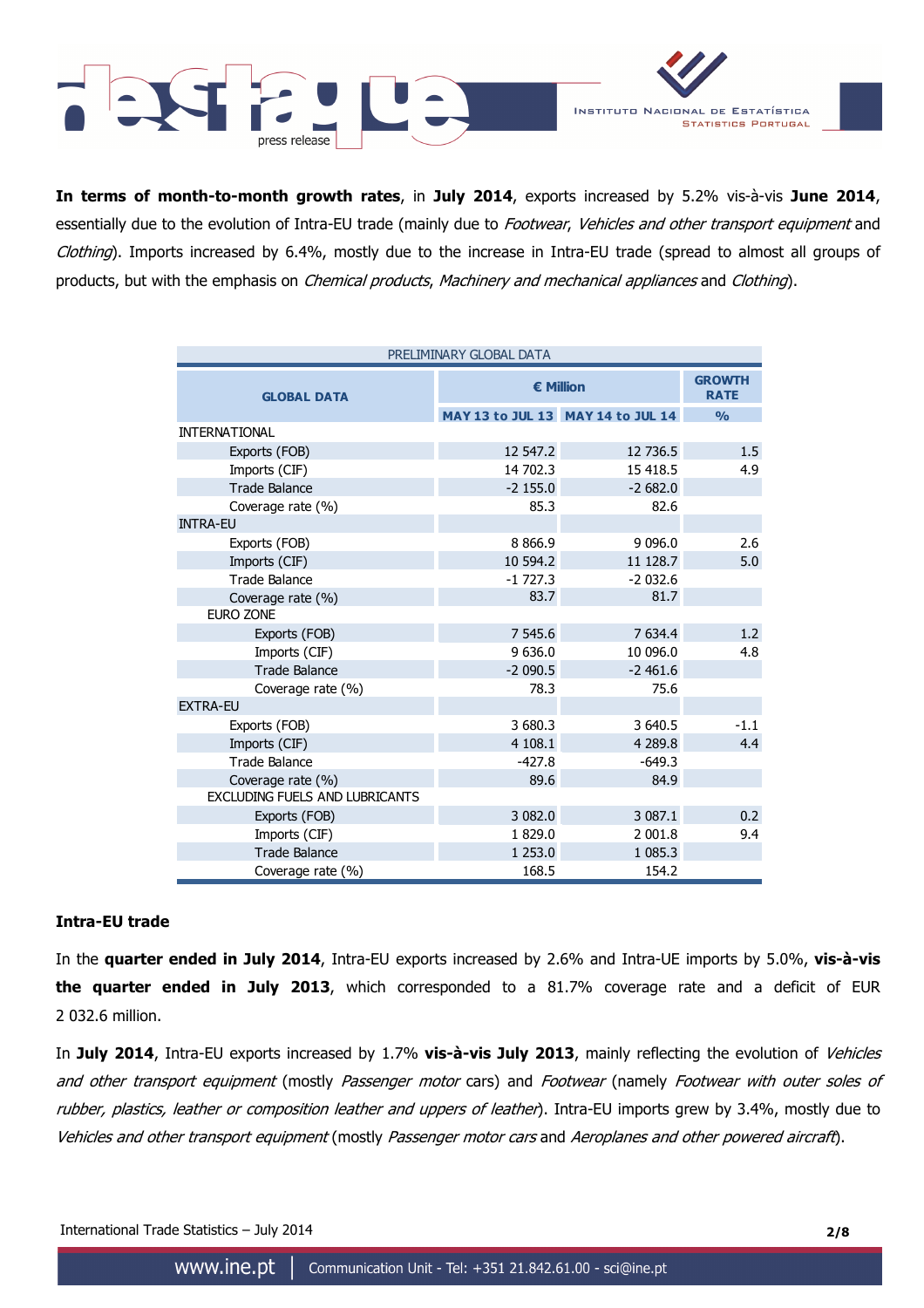



In **July 2014**, Intra-EU exports increased by 4.4% **vis-à-vis June 2014**, mostly due to Footwear (namely Footwear with outer soles of rubber, plastics, leather or composition leather and uppers of leather), Vehicles and other transport equipment (mostly Passenger motor cars) and Clothing (mostly T-shirts, singlets and other vests, knitted or crocheted). Intra-EU imports increased by 7.8% and stood as a result of the widespread growth to almost all groups of products, especially *Chemical products* (mostly *Medicaments* and *Cyclic hydrocarbons*), *Machinery and mechanical appliances* and Clothing.

### **Extra-EU trade**

In the **quarter ended in July 2014**, **vis-à-vis the quarter ended in July 2013**, Extra-EU exports decreased by 1.1% and imports increased by 4.4%, which corresponded to a surplus of EUR 649.3 million and a coverage rate of 84.9%.

With the exclusion of *Fuels and lubricants*, Extra-EU exports grew by 0.2% while Extra-EU imports by 9.4%, when compared with the quarter ended in July 2013. Trade balance, excluding these types of products, accounted for a EUR 1 085.3 million surplus, corresponding to a coverage rate of 154.2%.

In **July 2014**, exports to Third Countries increased by 0.1% **in comparison with July 2013**, mostly due to Cellulose pulp and paper (especially Chemical wood pulp and Uncoated paper and paperboard). Extra-EU imports increased by 2.2% essentially as a result of the evolution of Vehicles and other transport equipment (especially Aeroplanes and other powered aircraft and Motor vehicles for the transport of goods), Machinery and mechanical appliances (mostly Machining centres for working metal) and Plastic and rubber products (namely Polypropylene, in primary forms)

In **July 2014**, Extra-EU exports increased by 7.4% **vis-à-vis June 2014**, mainly reflecting the evolution of Machinery and Mechanical appliances (namely Liquid dielectric transformers, having a power handling capacity > 10.000 kVA), Cellulose pulp and paper and Textile materials. Extra-EU imports increased by 2.9%, due to Mineral fuels (mostly Medium oils and preparations of petroleum or bituminous minerals and liquefied Natural gas), Machinery and mechanical appliances and Agricultural products.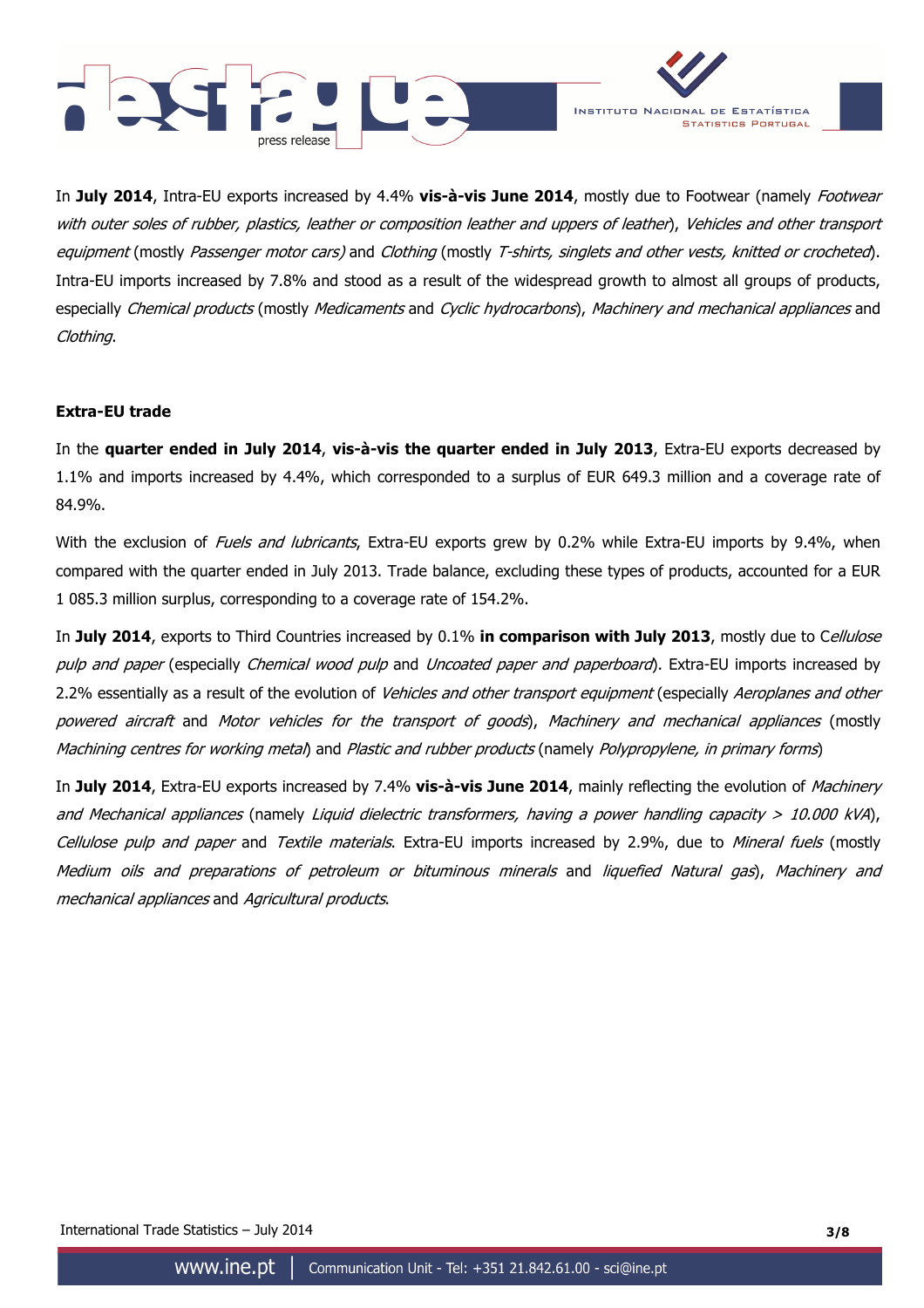| press release |                                                             |        |
|---------------|-------------------------------------------------------------|--------|
|               | $P(X, Y) = P(X, Y) + P(X, Y) + P(X, Y) + P(X, Y) + P(X, Y)$ | $\sim$ |



| PRELIMINARY MONTHLY DATA - EXPORTS |                      |         |                  |                           |           |         |                    |                           |           |         |                    |                           |
|------------------------------------|----------------------|---------|------------------|---------------------------|-----------|---------|--------------------|---------------------------|-----------|---------|--------------------|---------------------------|
|                                    | <b>INTERNATIONAL</b> |         |                  | <b>INTRA-EU</b>           |           |         |                    | <b>EXTRA-EU</b>           |           |         |                    |                           |
|                                    | € Million            |         |                  | <b>GROWTH RATE</b>        | € Million |         | <b>GROWTH RATE</b> |                           | € Million |         | <b>GROWTH RATE</b> |                           |
| <b>MONTH</b>                       |                      |         |                  | $\frac{0}{0}$             |           |         |                    | $\frac{0}{0}$             |           |         |                    | $\frac{9}{0}$             |
|                                    | 2013                 | 2014    | Year-on-<br>year | <b>Month-to-</b><br>month | 2013      | 2014    | Year-on-<br>year   | <b>Month-to-</b><br>month | 2013      | 2014    | Year-on-<br>year   | <b>Month-to-</b><br>month |
| <b>TOTAL</b>                       | 47 266               | 28 331  |                  |                           | 33 235    | 20 391  |                    |                           | 14 032    | 7940    |                    |                           |
| <b>JANUARY</b>                     | 3808                 | 3 9 29  | 3.2              | 10.8                      | 2 741     | 2876    | 4.9                | 18.3                      | 1 0 6 7   | 1 0 5 3 | $-1.3$             | $-5.7$                    |
| <b>FEBRUARY</b>                    | 3 6 6 0              | 3827    | 4.5              | $-2.6$                    | 2 6 5 4   | 2 7 7 0 | 4.4                | $-3.7$                    | 1 0 0 7   | 1 0 5 7 | 5.0                | 0.3                       |
| <b>MARCH</b>                       | 3 9 8 2              | 3 9 5 2 | $-0.8$           | 3.3                       | 2 7 9 1   | 2846    | 2.0                | 2.7                       | 1 1 9 1   | 1 1 0 5 | $-7.2$             | 4.6                       |
| <b>APRIL</b>                       | 4 0 7 8              | 3887    | $-4.7$           | $-1.6$                    | 2 8 3 4   | 2 8 0 3 | $-1.1$             | $-1.5$                    | 1 2 4 4   | 1 0 8 4 | $-12.9$            | $-1.9$                    |
| MAY                                | 4 2 4 0              | 4 0 9 1 | $-3.5$           | 5.2                       | 2 9 6 5   | 2 9 2 0 | $-1.5$             | 4.2                       | 1 2 7 5   | 1 1 7 1 | $-8.1$             | 8.0                       |
| <b>JUNE</b>                        | 3 9 2 9              | 4 2 1 3 | 7.2              | 3.0                       | 2 801     | 3 0 2 2 | 7.9                | 3.5                       | 1 1 2 8   | 1 1 9 1 | 5.5                | 1.7                       |
| <b>JULY</b>                        | 4 3 7 7              | 4 4 3 3 | 1.3              | 5.2                       | 3 100     | 3 1 5 4 | 1.7                | 4.4                       | 1 277     | 1 2 7 8 | 0.1                | 7.4                       |
| <b>AUGUST</b>                      | 3 3 1 7              |         |                  |                           | 2 2 1 4   |         |                    |                           | 1 1 0 2   |         |                    |                           |
| <b>SEPTEMBER</b>                   | 3 9 3 0              |         |                  |                           | 2 780     |         |                    |                           | 1 1 5 0   |         |                    |                           |
| <b>OCTOBER</b>                     | 4 2 4 0              |         |                  |                           | 2 9 5 9   |         |                    |                           | 1 2 8 1   |         |                    |                           |
| <b>NOVEMBER</b>                    | 4 1 5 7              |         |                  |                           | 2 9 6 5   |         |                    |                           | 1 1 9 2   |         |                    |                           |
| <b>DECEMBER</b>                    | 3 5 4 7              |         |                  |                           | 2 4 3 0   |         |                    |                           | 1 1 1 6   |         |                    |                           |



International Trade Statistics – July 2014 **4/8**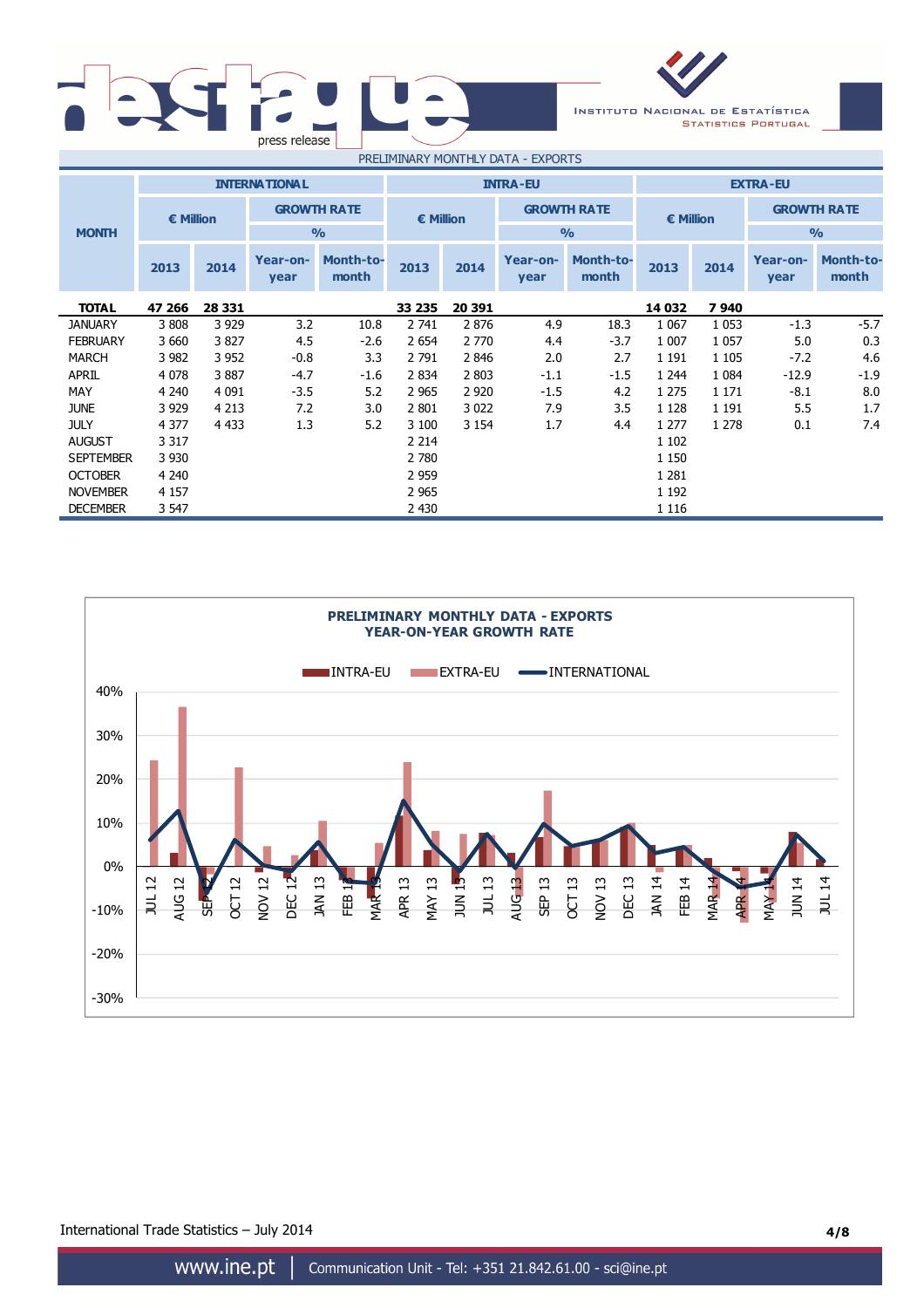

| PRELIMINARY MONTHLY DATA - IMPORTS |                      |         |                  |                           |                    |         |                                     |                           |                    |         |                    |                           |
|------------------------------------|----------------------|---------|------------------|---------------------------|--------------------|---------|-------------------------------------|---------------------------|--------------------|---------|--------------------|---------------------------|
|                                    | <b>INTERNATIONAL</b> |         |                  |                           | <b>INTRA-EU</b>    |         |                                     |                           | <b>EXTRA-EU</b>    |         |                    |                           |
|                                    | <b>€ Million</b>     |         |                  | <b>GROWTH RATE</b>        | $\epsilon$ Million |         | <b>GROWTH RATE</b><br>$\frac{0}{0}$ |                           | $\epsilon$ Million |         | <b>GROWTH RATE</b> |                           |
| <b>MONTH</b>                       |                      |         |                  | $\frac{0}{0}$             |                    |         |                                     |                           |                    |         | $\frac{9}{0}$      |                           |
|                                    | 2013                 | 2014    | Year-on-<br>year | <b>Month-to-</b><br>month | 2013               | 2014    | Year-on-<br>year                    | <b>Month-to-</b><br>month | 2013               | 2014    | Year-on-<br>year   | <b>Month-to-</b><br>month |
| <b>TOTAL</b>                       | 56 906               | 34 280  |                  |                           | 40 959             | 25 4 83 |                                     |                           | 15 947             | 8797    |                    |                           |
| <b>JANUARY</b>                     | 4 4 6 4              | 4 9 20  | 10.2             | 7.5                       | 3 1 4 0            | 3 4 8 2 | 10.9                                | $-4.3$                    | 1 3 2 4            | 1 4 3 7 | 8.6                | 53.0                      |
| <b>FEBRUARY</b>                    | 4 4 0 5              | 4 6 63  | 5.9              | $-5.2$                    | 3 0 8 5            | 3 5 4 1 | 14.8                                | 1.7                       | 1 3 2 0            | 1 1 2 1 | $-15.1$            | $-22.0$                   |
| <b>MARCH</b>                       | 4 607                | 4755    | 3.2              | 2.0                       | 3 2 4 0            | 3774    | 16.5                                | 6.6                       | 1 3 6 7            | 981     | $-28.3$            | $-12.5$                   |
| <b>APRIL</b>                       | 4837                 | 4 5 24  | $-6.5$           | $-4.8$                    | 3 3 7 2            | 3 5 5 7 | 5.5                                 | $-5.8$                    | 1 4 6 4            | 968     | $-33.9$            | $-1.3$                    |
| MAY                                | 4885                 | 4 9 8 7 | 2.1              | 10.2                      | 3 4 8 0            | 3656    | 5.1                                 | 2.8                       | 1 4 0 5            | 1 3 3 1 | $-5.3$             | 37.5                      |
| <b>JUNE</b>                        | 4 600                | 5 0 5 4 | 9.9              | 1.3                       | 3 3 6 5            | 3 5 9 6 | 6.9                                 | $-1.7$                    | 1 2 3 5            | 1 4 5 9 | 18.1               | 9.6                       |
| <b>JULY</b>                        | 5 2 1 8              | 5 3 7 7 | 3.0              | 6.4                       | 3750               | 3877    | 3.4                                 | 7.8                       | 1 4 6 8            | 1 500   | 2.2                | 2.9                       |
| <b>AUGUST</b>                      | 4 2 3 7              |         |                  |                           | 2866               |         |                                     |                           | 1 3 7 1            |         |                    |                           |
| <b>SEPTEMBER</b>                   | 4876                 |         |                  |                           | 3 4 8 3            |         |                                     |                           | 1 3 9 4            |         |                    |                           |
| <b>OCTOBER</b>                     | 5 3 9 9              |         |                  |                           | 3 8 7 4            |         |                                     |                           | 1 5 2 5            |         |                    |                           |
| <b>NOVEMBER</b>                    | 4 8 0 1              |         |                  |                           | 3 6 6 6            |         |                                     |                           | 1 1 3 5            |         |                    |                           |
| <b>DECEMBER</b>                    | 4 5 7 8              |         |                  |                           | 3 6 3 9            |         |                                     |                           | 940                |         |                    |                           |



International Trade Statistics – July 2014 **5/8**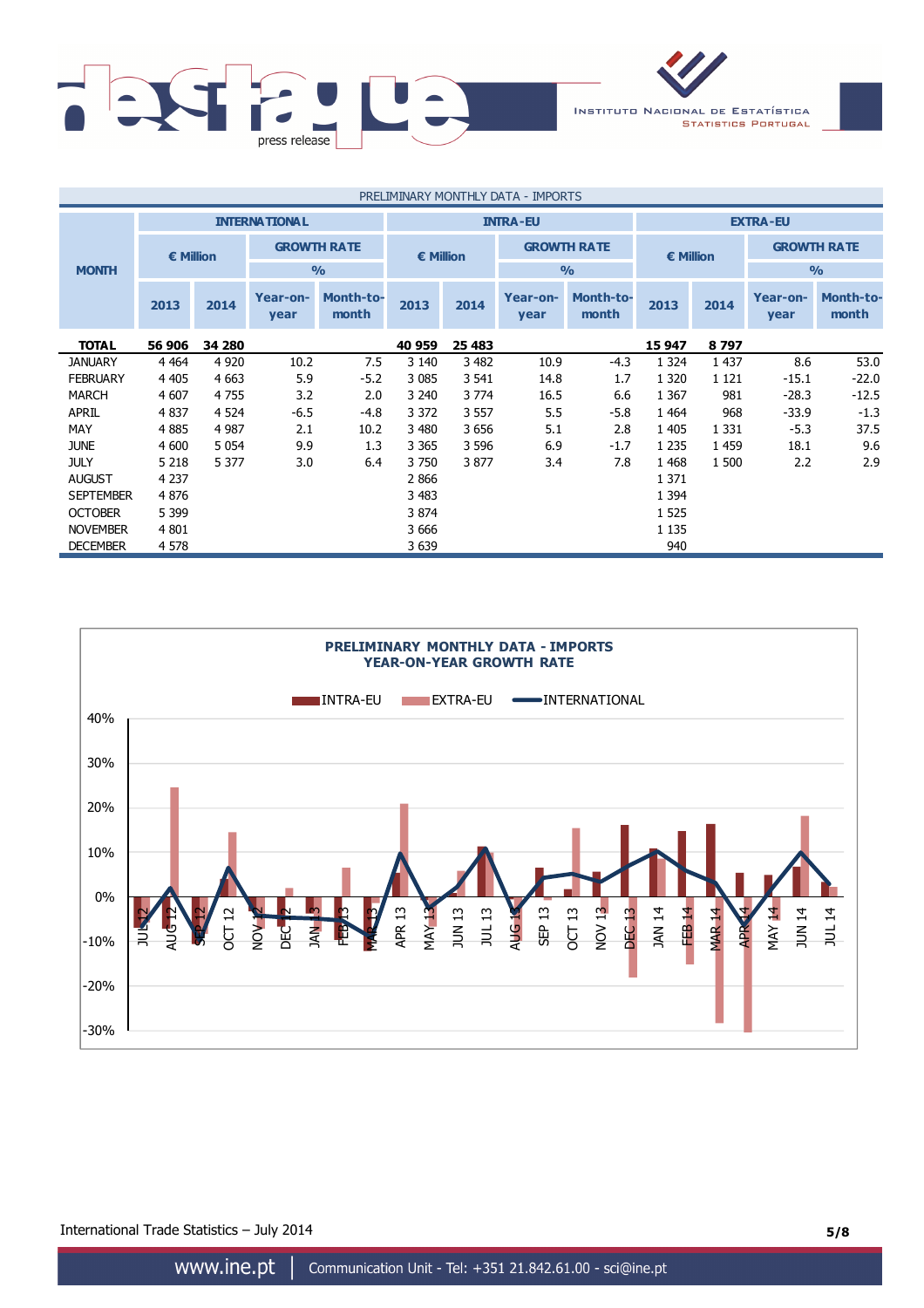



### **Broad Economic Categories**

In the **quarter ended in July 2014, in comparison with the quarter ended in July 2013**, when considering **exports**, the emphasis went to the increase in *Consumer goods* (+10.9%), while *Fuels and lubricants*, recorded the highest reduction (-10.7%).

In the same period, as far as **imports** are concerned, the emphasis went to the increases in Transport equipment, parts and accessories (+26.5%), mostly due to the evolution of Passenger motor cars. The category of Food and beverages accounted for a reduction (-3.1%).

| PRELIMINARY GLOBAL DATA                               |                      |                                      |                              |                |                                      |                              |  |  |  |
|-------------------------------------------------------|----------------------|--------------------------------------|------------------------------|----------------|--------------------------------------|------------------------------|--|--|--|
|                                                       | <b>INTERNATIONAL</b> |                                      |                              |                |                                      |                              |  |  |  |
|                                                       |                      | <b>EXPORTS</b>                       |                              | <b>IMPORTS</b> |                                      |                              |  |  |  |
| <b>BROAD ECONOMIC CATEGORIES</b>                      | € Million            |                                      | <b>GROWTH</b><br><b>RATE</b> |                | € Million                            | <b>GROWTH</b><br><b>RATE</b> |  |  |  |
|                                                       | <b>MAY 13</b>        | <b>MAY 14</b><br>to JUL 13 to JUL 14 | O/2                          | <b>MAY 13</b>  | <b>MAY 14</b><br>to JUL 13 to JUL 14 | $\frac{0}{0}$                |  |  |  |
|                                                       |                      |                                      |                              |                |                                      |                              |  |  |  |
| <b>FOOD AND BEVERAGES</b><br>PRIMARY                  | 1 1 9 5<br>292       | 1 2 2 3<br>313                       | 2.4<br>7.1                   | 2 0 2 1<br>839 | 1958<br>814                          | $-3.1$<br>$-3.0$             |  |  |  |
| <b>PROCESSED</b>                                      | 902                  | 910                                  | 0.9                          | 1 1 8 2        | 1 1 4 4                              | $-3.2$                       |  |  |  |
|                                                       |                      |                                      |                              |                |                                      |                              |  |  |  |
| INDUSTRIAL SUPPLIES NOT ELSEWHERE SPECIFIED           | 4 2 5 5              | 4 2 4 5                              | $-0.2$                       | 4 2 5 7        | 4 3 5 5                              | 2.3                          |  |  |  |
| PRIMARY                                               | 355                  | 328                                  | $-7.7$                       | 449            | 442                                  | $-1.5$                       |  |  |  |
| <b>PROCESSED</b>                                      | 3 9 0 0              | 3 9 1 7                              | 0.4                          | 3 8 0 8        | 3 9 1 3                              | 2.7                          |  |  |  |
| <b>FUELS AND LUBRICANTS</b>                           | 1 1 9 9              | 1 0 7 1                              | $-10.7$                      | 2 900          | 2 9 2 0                              | 0.7                          |  |  |  |
| PRIMARY                                               | 1                    | 0                                    | $-57.8$                      | 2 0 6 8        | 2 2 6 9                              | 9.7                          |  |  |  |
| <b>PROCESSED</b>                                      | 1 1 9 8              | 1 0 7 0                              | $-10.6$                      | 832            | 651                                  | $-21.8$                      |  |  |  |
| CAPITAL GOODS, AND PARTS AND ACCESSORIES THEREOF (1)  | 1 5 8 9              | 1 6 2 9                              | 2.5                          | 1 9 9 3        | 2 0 7 7                              | 4.2                          |  |  |  |
| CAPITAL GOODS (EXCEPT TRANSPORT EQUIPMENT)            | 931                  | 1 0 1 1                              | 8.6                          | 1 1 7 5        | 1 2 4 9                              | 6.3                          |  |  |  |
| PARTS AND ACCESSORIES                                 | 658                  | 618                                  | $-6.1$                       | 818            | 827                                  | 1.2                          |  |  |  |
| TRANSPORT EOUIPMENT AND PARTS AND ACCESSORIES THEREOF | 1957                 | 1 9 5 9                              | 0.1                          | 1 5 9 2        | 2 0 1 4                              | 26.5                         |  |  |  |
| PASSENGER MOTOR CARS                                  | 569                  | 608                                  | 6.8                          | 494            | 701                                  | 41.9                         |  |  |  |
| <b>OTHER</b>                                          | 329                  | 288                                  | $-12.4$                      | 152            | 284                                  | 86.3                         |  |  |  |
| PARTS AND ACCESSORIES                                 | 1 0 5 9              | 1 0 6 3                              | 0.4                          | 946            | 1 0 2 9                              | 8.9                          |  |  |  |
| CONSUMER GOODS NOT ELSEWHERE SPECIFIED                | 2 3 4 4              | 2 601                                | 10.9                         | 1937           | 2 0 9 4                              | 8.1                          |  |  |  |
| <b>DURABLE</b>                                        | 307                  | 328                                  | 6.9                          | 317            | 337                                  | 6.2                          |  |  |  |
| <b>SEMI-DURABLE</b>                                   | 1 3 3 1              | 1 4 5 7                              | 9.5                          | 715            | 797                                  | 11.4                         |  |  |  |
| <b>NON-DURABLE</b>                                    | 707                  | 816                                  | 15.5                         | 905            | 960                                  | 6.1                          |  |  |  |
| <b>GOODS NOT ELSEWHERE SPECIFIED</b>                  | 8                    | 8                                    | 4.1                          | 3              | $\mathbf{1}$                         | $-58.0$                      |  |  |  |
| (1) - EXCEPT TRANSPORT EQUIPMENT                      |                      |                                      |                              |                |                                      |                              |  |  |  |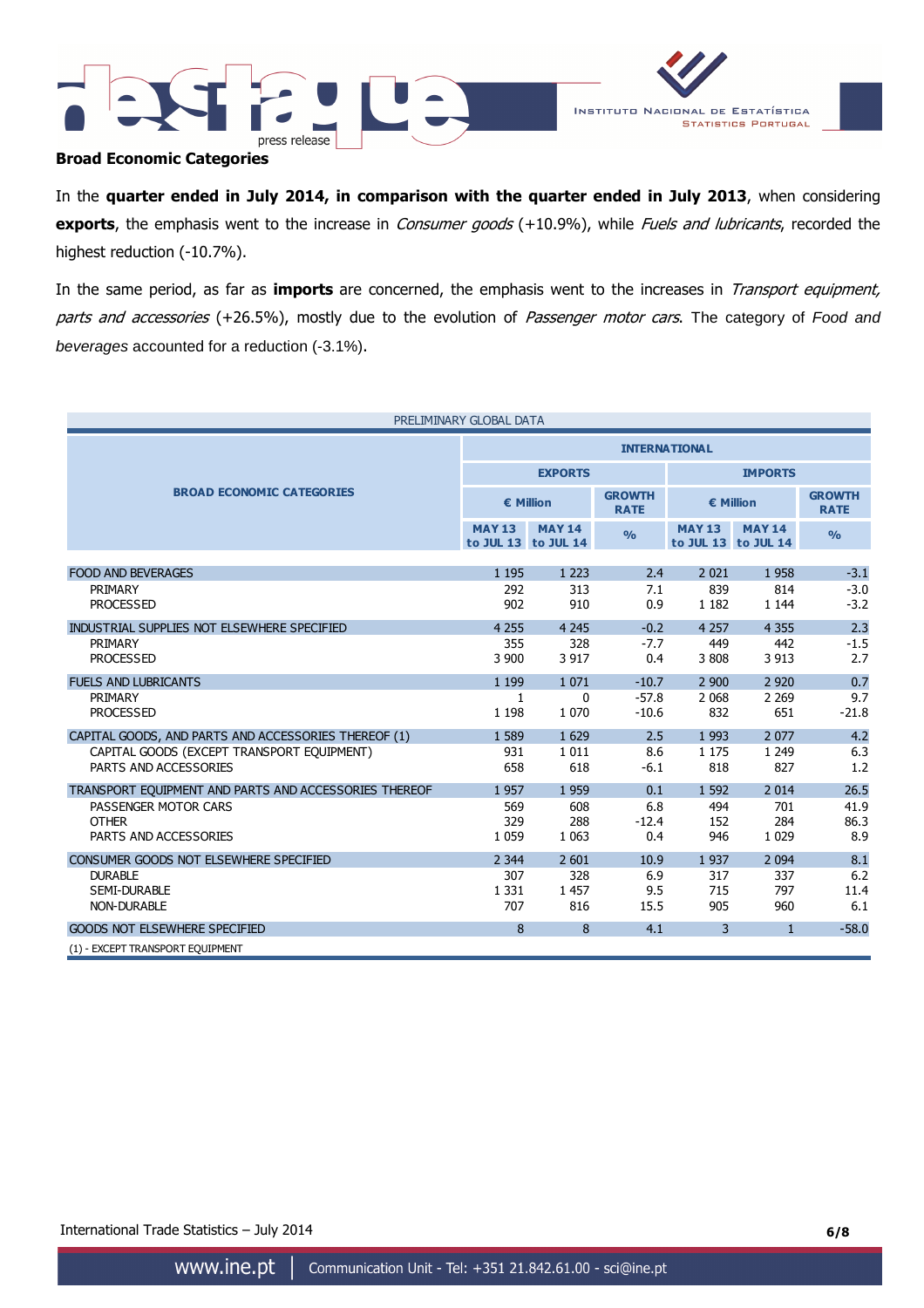

Statistics Portugal disseminated a new Portuguese National Accounts database. The former 2006 database has been replaced by the 2011 database. With this alteration, the European System of Accounts 2010 – ESA 2010 is now adopted and the incorporation of new structural data was carried out, namely from the 2011 Census**.**

press release

Together with the publication of the new series of Quarterly Portuguese National Accounts, also with 2011 as benchmark, Statistics Portugal makes available, on this date, the final results of the 2012 International Trade and the provisional results for 2013, as well as the corresponding monthly and quarterly results.

An extraordinary revision of the 2011 data was also carried out, with 2011 now being the benchmark year for the new series of Portuguese National Accounts, reassuring the complete consistency between the two statistical domains: national accounts and international trade in goods statistics.

The following table presents, starting from 1993, the statistical series of exports and imports of goods, already incorporating the revisions made. More detailed information can be obtained at Statistics Portugal website.

|             |                      | <b>EXPORTS</b>  |                      | <b>IMPORTS</b>       |                 |                 |  |  |
|-------------|----------------------|-----------------|----------------------|----------------------|-----------------|-----------------|--|--|
| <b>YEAR</b> | <b>INTERNATIONAL</b> | <b>INTRA-EU</b> | <b>EXTRA-EU</b>      | <b>INTERNATIONAL</b> | <b>INTRA-EU</b> | <b>EXTRA-EU</b> |  |  |
|             |                      |                 | <b>Millions Euro</b> |                      |                 |                 |  |  |
| 1993        | 13 085               | 10 012          | 3 0 7 3              | 20 20 6              | 14 746          | 5 4 5 9         |  |  |
| 1994        | 15 748               | 12 093          | 3655                 | 23 513               | 17 049          | 6 4 6 4         |  |  |
| 1995        | 17 799               | 14 402          | 3 397                | 25 838               | 19 447          | 6 3 9 0         |  |  |
| 1996        | 19 323               | 15 646          | 3677                 | 28 133               | 21 715          | 6418            |  |  |
| 1997        | 21 3 95              | 17 378          | 4 0 1 7              | 32 099               | 24 840          | 7 2 5 9         |  |  |
| 1998        | 22 830               | 18825           | 4 0 0 5              | 36 264               | 28 720          | 7 5 4 4         |  |  |
| 1999        | 23 711               | 19 846          | 3865                 | 39 650               | 31 443          | 8 2 0 6         |  |  |
| 2000        | 27 215               | 22 009          | 5 2 0 5              | 45 706               | 34 942          | 10 764          |  |  |
| 2001        | 27 859               | 22 430          | 5 4 2 9              | 46 560               | 35 585          | 10 975          |  |  |
| 2002        | 28 4 61              | 22 933          | 5 5 28               | 45 080               | 35 692          | 9 3 8 7         |  |  |
| 2003        | 29 260               | 23 466          | 5 7 9 4              | 44 441               | 35 119          | 9 3 2 3         |  |  |
| 2004        | 30 9 20              | 24 997          | 5923                 | 49 260               | 38 882          | 10 378          |  |  |
| 2005        | 31 137               | 24 924          | 6 2 1 3              | 51 379               | 39 774          | 11 605          |  |  |
| 2006        | 35 640               | 27 755          | 7886                 | 56 295               | 43 265          | 13 0 29         |  |  |
| 2007        | 38 294               | 29 525          | 8769                 | 59 927               | 45 887          | 14 040          |  |  |
| 2008        | 38 847               | 28 904          | 9 9 43               | 64 194               | 48 007          | 16 187          |  |  |
| 2009        | 31 697               | 23 892          | 7804                 | 51 379               | 40 376          | 11 003          |  |  |
| 2010        | 37 268               | 28 104          | 9 1 64               | 58 647               | 44 798          | 13 849          |  |  |
| 2011        | 42 828               | 31 873          | 10 955               | 59 551               | 43 669          | 15 883          |  |  |
| 2012        | 45 213               | 32 108          | 13 105               | 56 374               | 40 288          | 16 086          |  |  |
| 2013        | 47 266               | 33 228          | 14 039               | 56 906               | 40 954          | 15 952          |  |  |

International Trade Statistics – July 2014 **7/8**